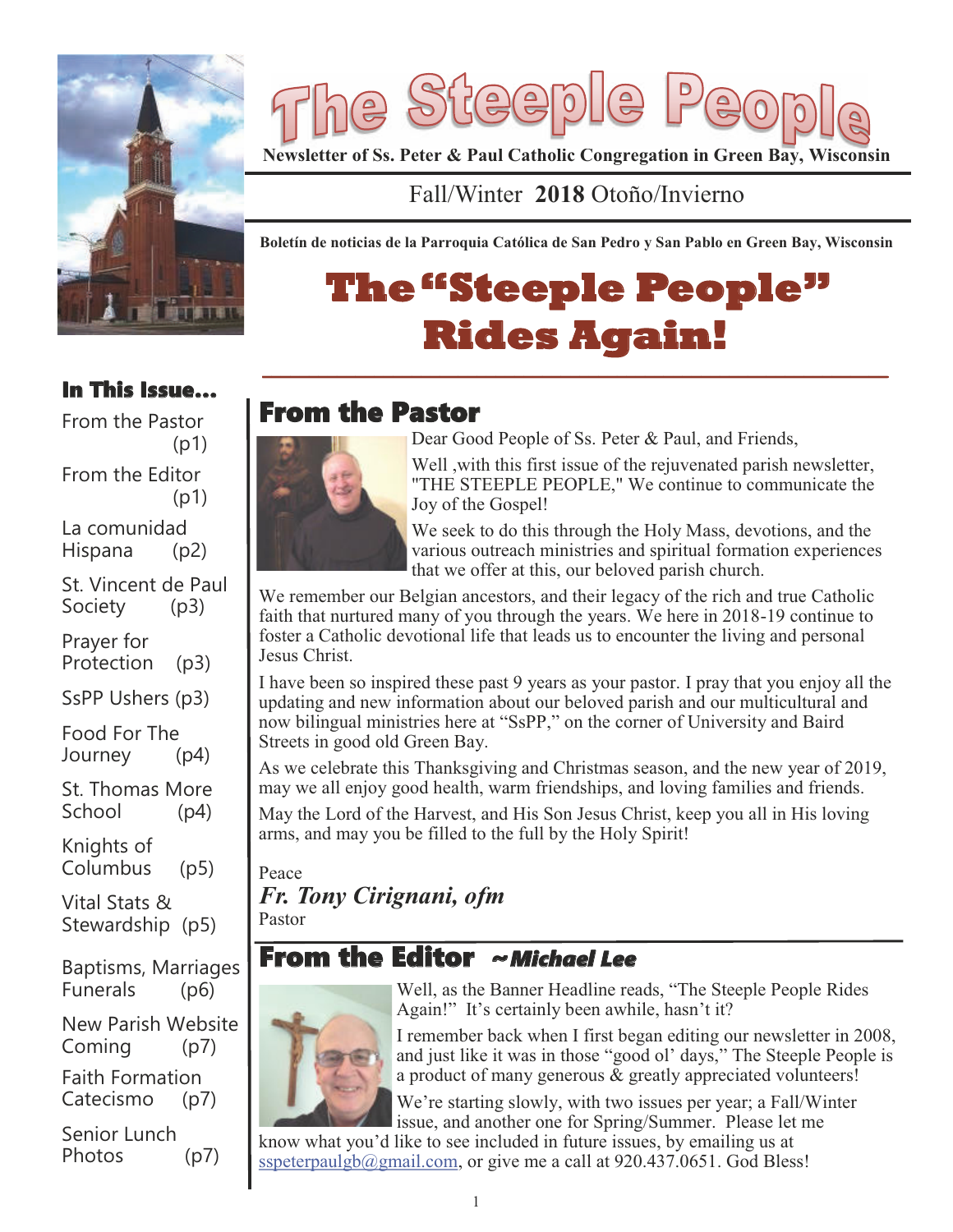### **La Comunidad Hispana de San Pedro y San Pablo Una Comunidad Fundada en el Amor de Cristo**

Nuestra comunidad hispana en San Pedro y San Pablo, ha crecido y encontrado un hogar en nuestra Parroquia donde tenemos la oportunidad de crecer en la fe y continuar celebrando nuestras tradiciones. El año del 2018 no fue la excepción.

El día 2 de febrero celebramos el octavo aniversario de ser parte de esta hermosa parroquia. Donde hemos celebrado, bautizos, quinceañeras, bodas y también el paso a la vida de nuestros familiares y amigos somos una gran familia. Recordemos algunos eventos que celebramos durante el 2018.



Celebramos la cuaresma y la semana mayor el triduo pascual fue un tiempo donde compartimos y celebramos unidos a la comunidad de habla inglesa. La puesta en escena de la representación de la Pasión de nuestro Señor estuvo dirigida por el Señor Mario Arroyo y nos ayudó a reflexionar y a conmemorar el sacrificio de nuestro Señor.

Gracias a todos los que participaron en la obra por haberlo hecho de una manera desinteresada y con tanto esfuerzo.





En Mayo celebramos primeras comuniones El Rosario Viviente con las hermanas Franciscanas

La visita de las hermanas Franciscanas durante el verano nos dio la oportunidad para crecer en nuestra fe, nos dieron retiros clases de biblia y nos animaron a seguir creciendo como comunidad de fe.

Durante el mes de septiembre tuvimos la visita del Valet Folclórico que vino de Nayarit México. Para festejar el mes patrio. Nuevamente nos acercó a nuestras tradiciones.

La comunidad de San Pedro y San Pablo es una muestra de que las palabras que, Jesús dijo a sus discípulos en la última noche de su vida en la Tierra: "Les doy un nuevo mandamiento: que se amen unos a otros; así como yo los he amado, que ustedes también se amen los unos a los otros.

En esto todos conocerán que ustedes son mis discípulos, si tienen amor entre sí" (Juan 13,34-35) se han hecho realidad en nuestra comunidad. Una comunidad fundada en el Amor de Cristo.

**Padre Tony Hna. Martha Sra. Maria Teresa Tinoco**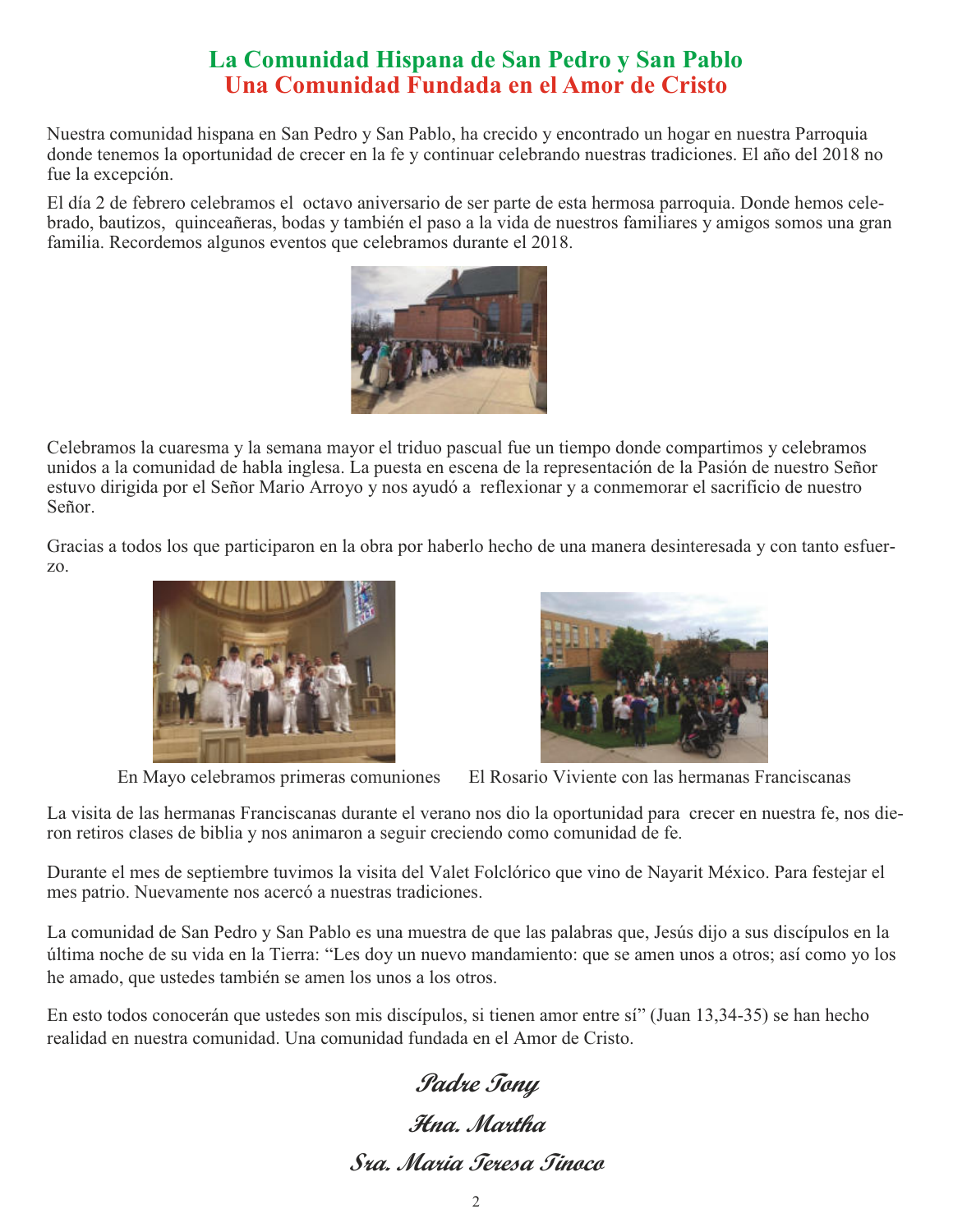

#### **"Gather the Fragments"***By Paul Novotny*

One of my favorite Gospel readings is St. John's version of the miracle of the loaves and the fishes. I especially like the part where the crowd was finishing eating and Jesus says to His

apostles, "Gather the fragments of food that are left, lest they be wasted."

I am absolutely positive that if Jesus walked the streets of Green Bay today, and He was speaking to the

multitudes on the shore of Bay Beach Park, He would instruct his apostles to send the leftovers down the street to Paul's Pantry, so others could share in the miracle.

As Vincentians, we humbly mimic Christ's message by asking people to "gather all the stuff you no longer need and give it to St. Vincent de Paul, so it can be used by others, less anything be wasted".

It is a message that needs to be repeated and repeated because most of us just like to gather and store this stuff forever in our basements, our closets, our garages. It is part of our culture and there are lots of reasons to do it. "Hey, the kids can use it." "You never know when the handle on our new frying pan is going to break." "I can wear it when I paint the house." "It may come back in style again." And the really popular one, "it will fit me again someday." There are always lots of reasons for saving stuff.

Here is the bottom line: St. Vincent de Paul Society now operates 3 stores in Green Bay; our big store off North Webster, our West Side store off Oneida Street, and our new Dig & Save store just down ta few blocks on University Avenue. We are now making every effort we can to get people to donate more stuff to St. Vincent de Paul. We need everything and anything you can give us. Let **us** decide if your donation is good enough to give, sell, or recycle.

We now accept donations at all store locations, and if the donation is like a garage-full or better yet, a house full, call us at 435-4040 and ask us to stop by with our big blue truck.

Your efforts will directly help the poor who purchase this stuff at garage sale prices, or indirectly help them by helping us raise money to support their housing, transportation, and education needs. We want you to be like Jesus's apostles and "gather the fragments that are left over, lest they be wasted".

Thank you so much and God bless you for your donations of stuff you really knew you did not need anymore.



#### **Praver for Protection of the Home** Dear Lord Jesus, please surround me (my family/friends/home) with a perimeter of Your Love and Protection throughout the day today and every day a hundred vards in all directions.

Lord Jesus, render any demons that are here, or should try to come, deaf, dumb, and blind. Strop them of all weapons, illusions, armor, power, and authority. Disable them from communicating or interacting in any way. Bind, sever, and separate them, sending them directly to the foot of Your Cross, without manifestation or harm, to us or to anyone, to be dealt with by you Jesus as you see fit.

May Your Precious Blood cover us, the Holy Spirit fill us, Mary's mantle of love and protection surround us, St. Joseph guide us, the Holy Angels and Saints guard and protect us from all unfortunate events. Protect us from fire, theft, vandalism, flood, storms, ailments and accidents of every sort, distress, hardship, curse, and all untoward things. I ask this all in your Name Jesus, through Mary's intercession, now. Amen! St. Michael, St. Joseph, St. Padre Pio, St. John Paul II, and Mother Mary, pray for us!!



Ken Heim, President of our Ss. Peter & Paul Parish Ushers, is looking for some "new blood" to step up and be part of the team:

# **Ushers needed!**

Do you like being of Service? Do you like greeting people, and getting to know more of our parishioners? Then come join a great group of ushers! Call Ken Heim at 920-819-2358, or talk to any of the ushers at Mass.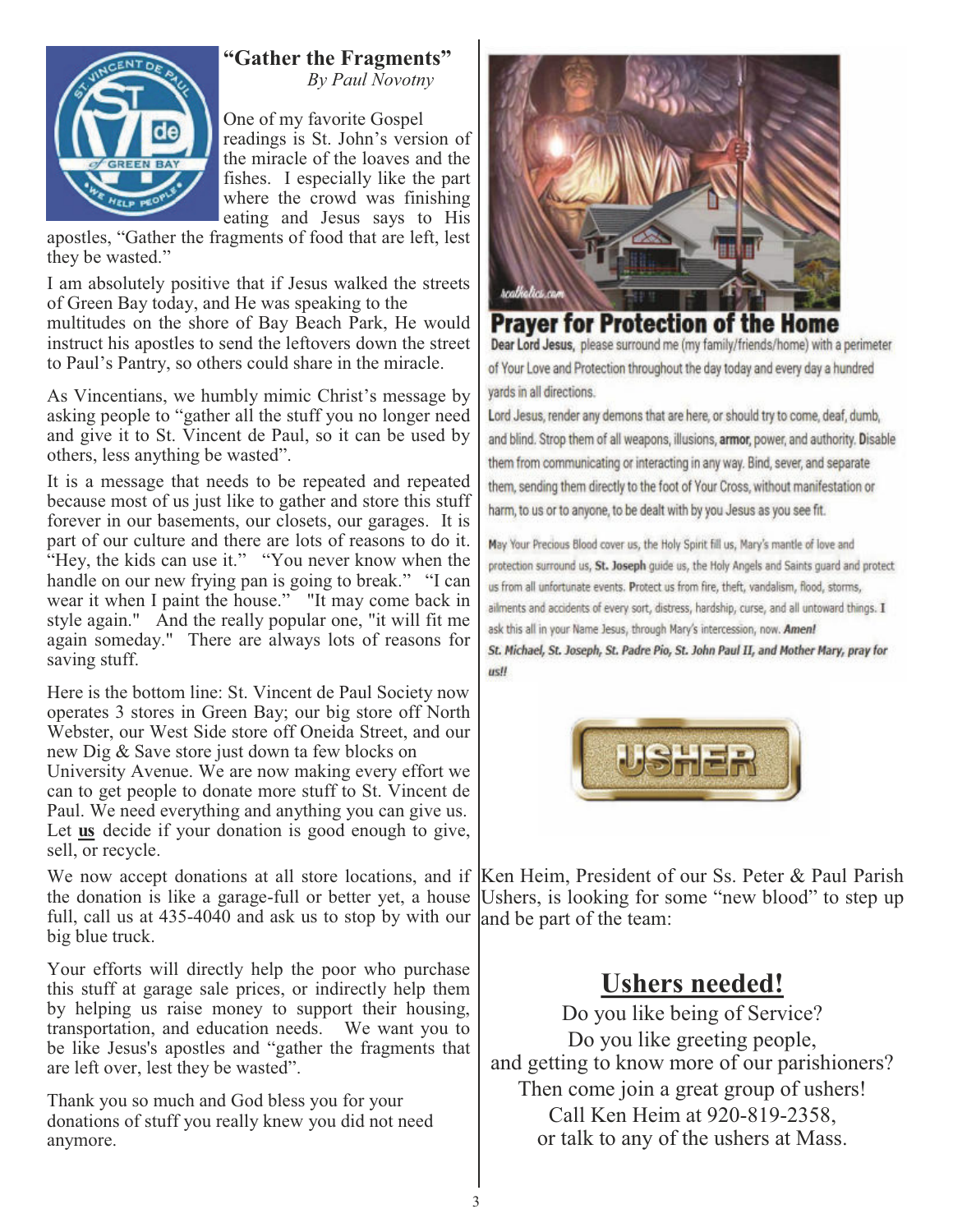#### **"Food for The Journey"**

*In each issue of The Steeple People, we will shine our spotlight on an easily accessible resource to assist you in growing in our Catholic Faith. In this issue, we'll share with you some information on our local Catholic Radio Station; Relevant Radio.*

#### *"To fall in love with God is the greatest romance; to seek Him the greatest adventure; to find Him, the greatest human achievement."*

#### *― St. Augustine of Hippo*



If you're seeking ways to strengthen your relationship with the Lord, you need look no further! With Relevant Radio®, every car ride becomes an opportunity to learn more about our

beautiful Catholic Faith, and to grow in virtue!

Here in the Green Bay area, simply tune your dial to 1050AM WJOK to hear engaging and dynamic Catholic programming that that speaks to our human condition.

You can listen to interactive shows, as callers participate from across the country. You'll be hearing the news of the day from a Catholic perspective.

You can also download the free Relevant Radio Mobile App, for podcasts, daily readings, and more! Tune into Relevant Radio and take your faith with you, wherever you go!

# $\stackrel{+}{\ominus}$  THE SEVEN **Corporal WORKS OF MERCY**

To feed the hungry To give drink to the thirsty To clothe the naked To shelter the homeless To care for the sick To visit the imprisoned To bury the dead

## **St. Thomas More School**

#### **Returns to Ss. Peter & Paul**

*We received this letter from St. Thomas More Staff —*

Dear Parishioners,

We are so very grateful and blessed with our new School, we wanted to share with you our joy.

The Parish has been very welcoming, and has made our relocation a positive experience. From the first invitation to relocate, to the opening of our classroom doors, we are grateful for all that you have provided.

You have offered us the opportunity to expand and develop the relationship with the Parish and surrounding community. We are enjoying getting more involved with Parishioners, attending Mass, and participating in Parish events.

Our school building is safe and secure for our students. We have been able to enhance our curriculum, and our students have been able to enjoy expanded opportunities. We have also updated our classroom furniture, technology, and textbooks.

We have been blessed with an increase in our enrollment, and look forward to continuing to grow our school. In the future we look to be able to expand our playground equipment, classroom spaces, and library.

This is all possible because we have such wonderful and supporting families, and so importantly, our partnership with you. We truly are thankful for our new relationship.

God Bless,

Mrs. Olgamar Amor & Staff



Nueva Ubicación - New Location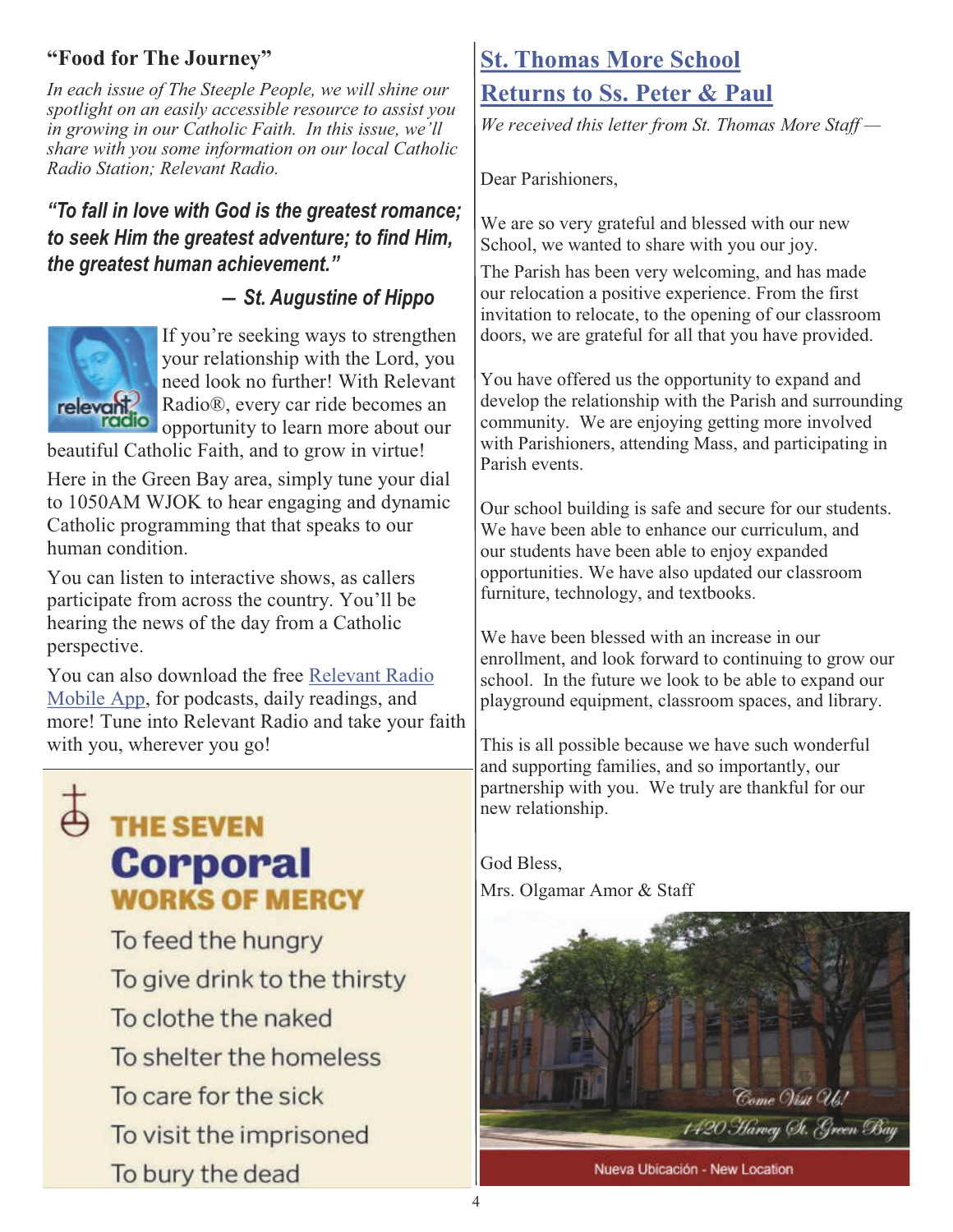

### **Knights of Columbus News K of C Council #10552**

 *Joe Uhyrek, Grand Knight The Knights of Columbus is a Catholic Fraternal, Insurance, and Service brotherhood, founded by the Venerable Fr. Michael J. McGivney.*

The KCs of Council #10552, which meets here at Ss. Peter & Paul, and supports many causes in the parish and beyond, sponsors many great family events throughout the year. The following are some that are coming up both sooner and later:

#### **BREAKFAST WITH SANTA**

The annual Breakfast with Santa and Cookie Walk will be held on Sunday, December 2nd, from 8:00am to 12:00 Noon, in the Saints Peter & Paul Cafeteria.

Enjoy a delicious breakfast including pancakes, scrambled eggs, sausages, coffee, milk and juice. Adults \$7.00; Children ages 5-12 \$3.00; and children under age 5 eat for FREE.

Santa will be there to greet and visit with children of all ages, so bring your cameras!

Our Lady's Maidens and Knights of the Altar will have their famous Cookie Walk with many baked treats which can be purchased. Donations of baked treats will be greatly appreciated. They may be dropped off Saturday, December 1st, from 7am to 9am in the school cafeteria, or on Sunday Morning after 7:00am. All proceeds to benefit parish youth.

#### **PIZZA SALE**

Another opportunity to procure some delicious and homemade KC Pizzas will be offered in mid-January, 2019. Pizza order blanks will be available in early January at the church & school, and on the parish web site. Every pizza sold helps the church in some fashion. Give 'em a try!

#### **KC BAKED FISH DINNERS**

Fridays - March 8th, March 22nd, and April 5th. The dinner includes Baked Alaskan Pollock, homemade potato salad, roasted baby red potatoes, beans, cole slaw, rye bread, coffee and milk, and our free desert table, with many homemade treats.

**Catholic Men:** The Knights of Columbus are always looking for new members. The KCs are a Catholic men's service organization. "We raise money to give it away." JOIN TODAY. Call Joe at 920.433.9441 or Dan at 920.606.2218.

#### Parish Vitals July 2017-June 2018

69 New Families

1,529 Registered

32 Deaths

23 Baptisms

13 Prepared for Confirmation

**18 First Communions** 

9 Catholic Marriages

2 Interfaith Marriages

To the many faithful individual volunteers, liturgical ministers, committee members and catechists,

# Thank You!

#### **Parish Mission Statement**

To continue the mission of Jesus through the building of a vibrant Catholic community of Word, Worship, and Service.

## **Sacrificial Giving/Stewardship** Sharing for 2017/18

- \$374,200 Parish weekly Contribution
- $\circ$  \$ 71,487 Legacy/Memorial Gifts
- $\circ$  \$46,804 for Bishop's Appeal
- $\circ$  \$ 12,236 for Diocesan collections.
- \$4,544 for St. Vincent DePaul  $\circ$
- S. 1,338 World Apostolate of Fatima  $\circ$
- 2,462 Franciscan Nuns, Homeless  $\circ$  s Shelter, Community Shelter Meals, Prolife, Disaster Relief, etc.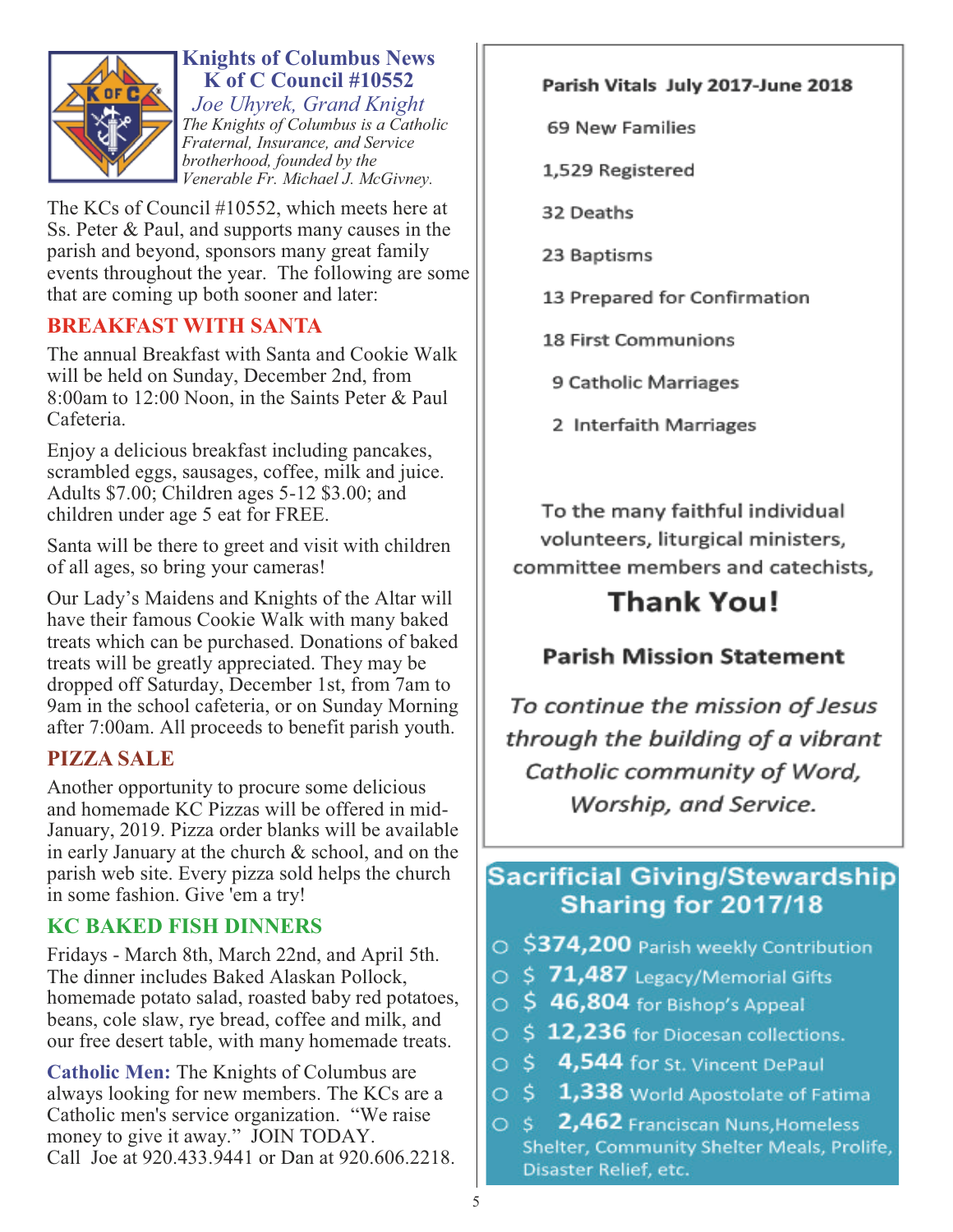

#### **The Sacrament of Baptism Sacramento del Bautismo**

*The Following were Baptized in our Parish over the last several months ~ Los siguientes fueron bautizados en nuestra parroquia en los últimos meses:*

Vincent Alexan Mendez, Isabel Vera Vera, Emiliano Tejeda Ruiz, Kayce Yariana Montes Banuelos, Angel Alfredo Gomez Sanchez, Alexia Gomez, Anthony Eliseo Guzman Vera, Betzy Guzman Vera Ivan Manuel Tafolla Ramirez, Rayniel Luian Toro Acevedo, Kenneth Mora Cruz, Gemma Rose-Marie Reimer



### **The Sacrament of Holy Matrimony Sacramento del Santo Matrimonio**

*The Following were Married in our Parish over the last several months ~ Los siguientes se casaron en nuestra parroquia en los últimos meses:*

Javier Lopez Arias & Dora Maria Segovia Lopez Miguel Angel Lebron & Silvia Campos Varela Joshua Ryan Van Pay & Kendall Marie Laurent Robert Benjamin Hendricks & Allie Mae Jaklin



*The Following were lovingly buried from our Parish over the last several months ~ Los siguientes fueron enterrados con amor en nuestra parroquia durante los últimos meses:*



Ruth Elaine Sprague Arianna Florence Nola Smith Robert Lee Perrault Gerald Rogers Karen Collins Marie Marchant Joyce Cooney Ruth Laes **+**

*Eternal Rest Grant Unto Them, O Lord, And let Perpetual Light Shine Upon Them. Amen. May They Rest in Peace. Amen. May Their Souls, and the Souls of All the Faithful Departed, Through the Mercy of God, Rest in Peace. Amen*

*+ Dales Señor, el eterno descanso, y luzca para ellos la luz perpetua. Que sus almas, y las almas de los fieles difuntos, por la misericordia de Dios, descansen en paz. Amén.* 

*+*

Behold what manner of love the Father has bestowed on us, that we should be called children of God! Therefore the world does not know us, because it did not know Him.  $J$  when  $3.1$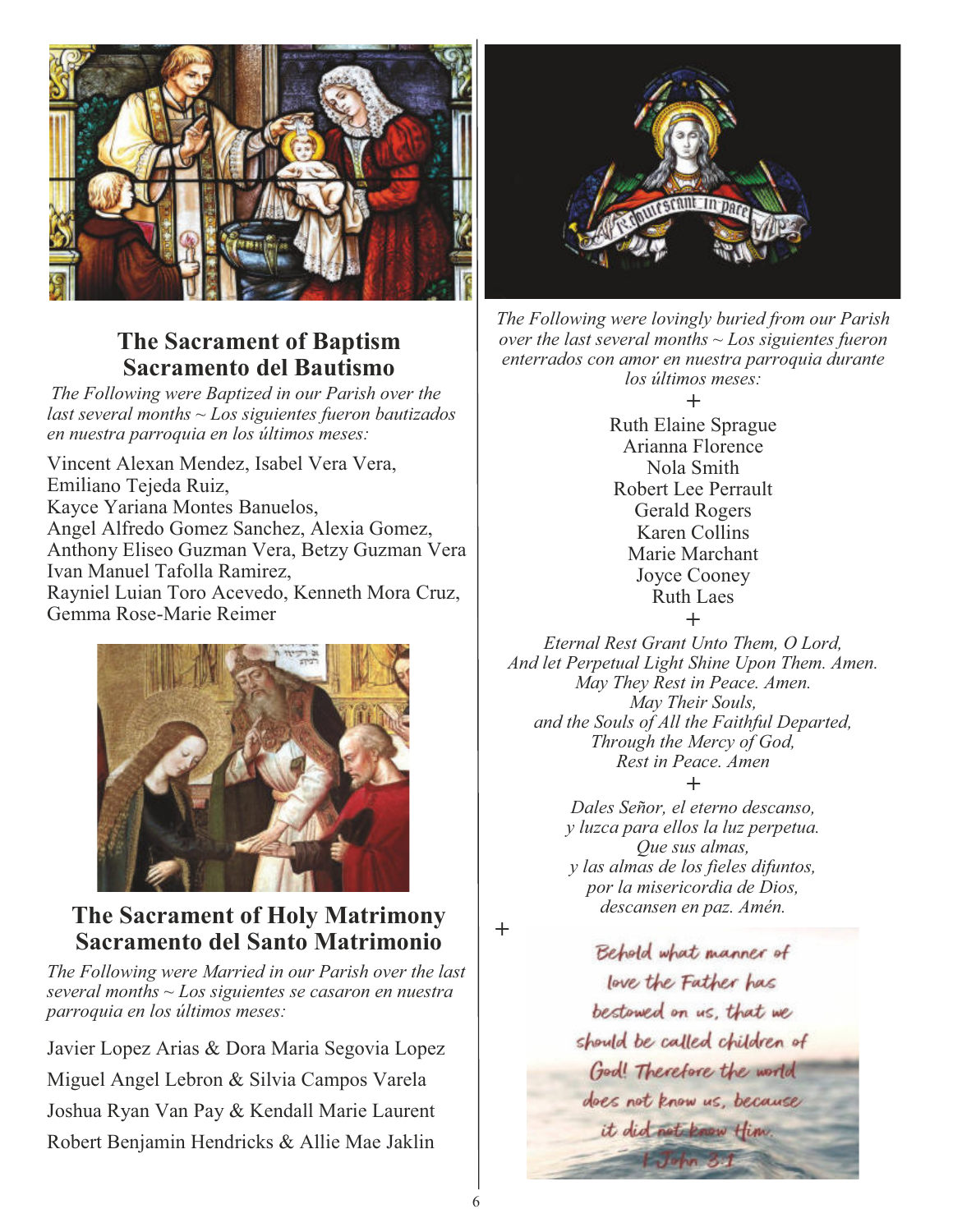## **New Parish Website Coming Soon!**



Our parish website will soon have a new look, new feel, and new functionality. Our current site, due to advances in technology, is in need of a "from the ground up" rebuild.

In order to get a state-of-the-art website with optimization for smartphones and tablets, and with sufficient editing and control capabilities for our parish staff, we will be upgrading to a paid webservice.

Webfitters, L.L.C., (John Walczyk's company) and One Body Communications (Jim Rafter) have been providing our parish with its website at no cost to the parish since 2009. John and Jim will continue to work with us as we build and launch our new site, and will provide ongoing service and support.

We are actively seeking website sponsors to help defray the costs involved with the new website.

If you would like to become a sponsor, please call the parish office at 920.435.7548. We will be grateful for sponsorships in any amount, one-time or on-going.



**Ss. Peter & Paul Catholic Congregation** *A Parish of the Catholic Diocese of Green Bay* **720 North Baird Street Green Bay, Wisconsin 54302-1902**

**Parish Office Phone: 920.435.7548 Website: www.sspeterpaulgb.org Email: sspeterpaulgb@gmail.com Weekend Masses:** 

**Saturday 4:00pm, Sunday 8am & 10am; English Domingo 12:30pm; Espaňol**



#### **Catechists & Students Enjoying the 2018-19 Faith Formation Year Catequistas y estudiantes disfrutando de nuestro programa de educación religiosa**

Our 2018-19 Veritas Faith Formation Classes began on September 26th, and meet every Wednesday with the exception of some holidays and holy days.

Pictured above are our Students and Catechists of Grades 1 through 4, anxiously awaiting the bell that signals the beginning of their classes.

Nuestras clases comenzaron el 26 de septiembre y se reúnen todos los miércoles, con excepción de algunos días festivos y días festivos.

En la foto de arriba están nuestros estudiantes y catequistas de los grados 1 a 4, esperando ansiosamente la campana que señala el comienzo de sus clases.

#### ~~~~~~~~~~~~ **~Nov. 15th Senior Luncheon Well Attended~ Entertainment by St. Thomas More Students**